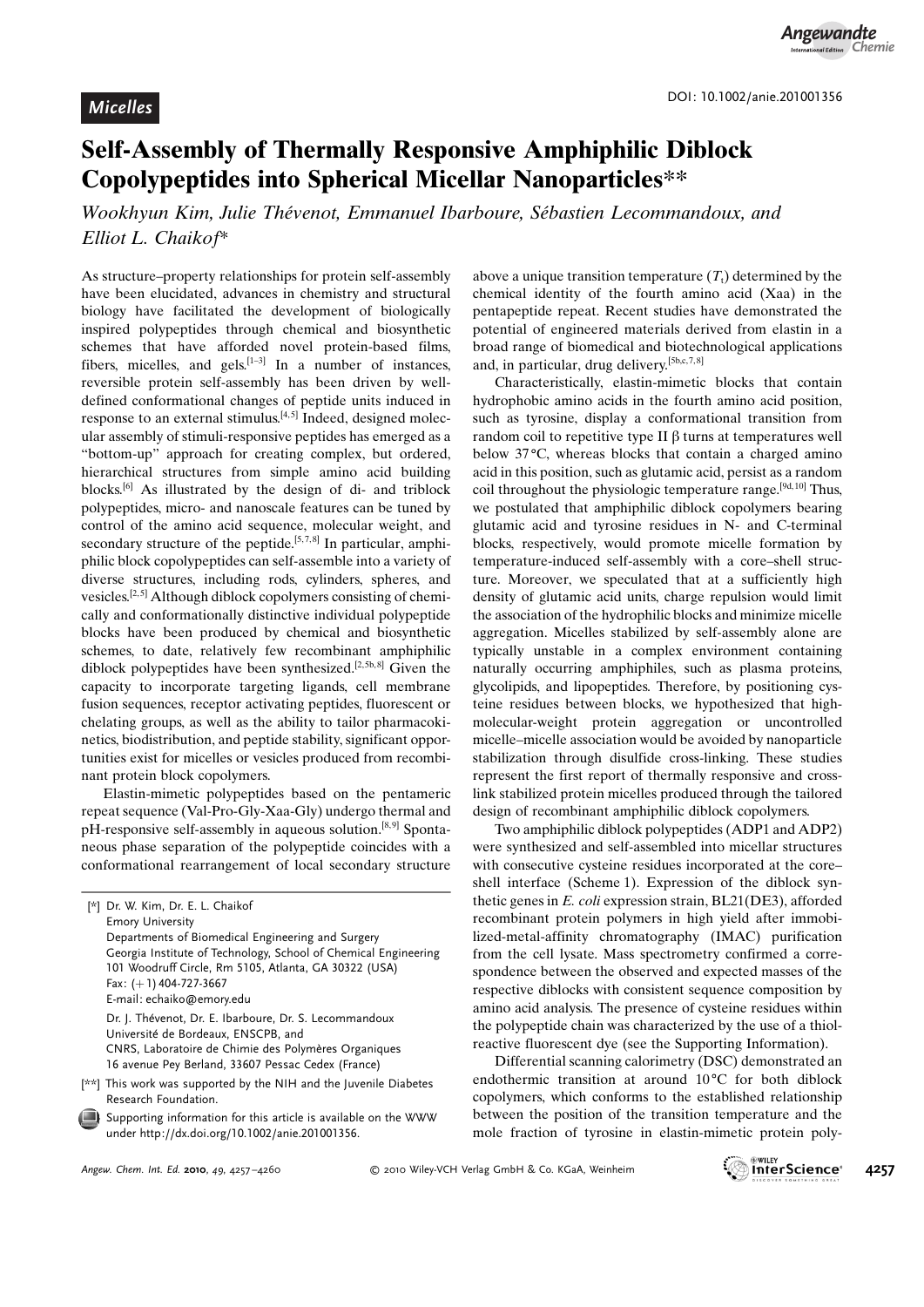## Communications



**Scheme 1.** A,B) Complete amino acid sequence of elastin diblock polypeptides (ADP1  $(x_{10}y_{12})$ ) and ADP2  $(x_{10}y_{15})$  and chemical structure. C) Amphiphilic micelle formation of a thermally responsive elastin diblock polypeptide.

mers.[9] The endothermic transition is ascribed solely to the self-assembly of the hydrophobic blocks, which is similar to the lower critical solution temperature (LCST) observed for synthetic polymers such as  $poly(N-$ isopropylacrylamide),<sup>[11]</sup> because a model hydrophilic block, [(VPGVG), VPGEG- $(VPGVG)_{2}$ , did not demonstrate a transition in the examined temperature range. Consistent with these observations, temperature-dependent circular dichroism (CD) spectroscopy revealed positive ellipticity at  $210 \text{ nm}$  above  $10^{\circ}\text{C}$ , indicating induction of a type II  $\beta$ -turn conformation in the hydrophobic block. Similarly, negative ellipticity at 197 nm confirmed that the hydrophilic block persists as a random coil above the transition temperature of the hydrophobic block (Figure 1A).

Temperature-dependent NMR spectroscopy was employed to examine the intensity changes of tyrosine and isoleucine peaks above the transition temperature. These residues were present only within the hydrophobic block sequence and, therefore, could be used as an indicator of its degree of mobility upon thermally responsive micellization above the phase transition temperature. Peaks at  $\delta = 6.79$ , 7.09, and 0.85 ppm, assigned to tyrosine and isoleucine residues, were observed in the <sup>1</sup>H NMR spectrum acquired at  $5^{\circ}$ C (Figure 1 B), but decreased at 10 $^{\circ}$ C and disappeared at  $25^{\circ}$ C. Proton peaks from the hydrophilic block were unchanged or decreased slightly over the same temperature range. Dynamic light scattering (DLS) was also used to monitor thermally driven micellization of ADP (Figure S5 in the Supporting Information). At low temperature ( $5^{\circ}$ C), the intensity of scattered light was very low, suggestive of the presence of only free chains in solution. As the transition temperature was approached, light scattering was suggestive of the formation of hydrated, loose micellar structures. Above 25<sup>°</sup>C, well-defined micelles were clearly observed as evidenced by a significant increase in scattered light intensity and a dramatic decrease in the polydispersity index. It is apparent that these amphiphilic diblock polypeptides, present as single polypeptide chains at low temperature, self-assemble into core– shell micelles. The driving force for self-assembly is directly correlated to the conformational change of the polypeptide chain above the transition temperature.

Hydrophobic fluorescent molecules, such as 1-anilinonaphthalene-8-sulfonic acid (1,8-ANS) and Nile Red, fluoresce in a hydrophobic environment and have been used to investigate the capacity of amphiphilic block copolymers to encapsulate hydrophobic drugs, as well as the kinetics of drug release. $[10b, 12-14]$  Aqueous protein solutions of individual hydrophobic or hydrophilic blocks were examined by fluorescence spectroscopy in the presence of 1,8-ANS. Fluorescence intensity increased only for the hydrophobic block upon heating above its transition temperature (Figure S6 in the



Figure 1. A) Temperature-dependent CD spectra displaying conformational changes for the amphiphilic diblock polypeptide, ADP2. B) Variable-temperature <sup>1</sup>H NMR spectra of ADP2 in  $H_2O/D_2O$  (70:30)  $(*)$  isoleucine methyl peak,  $**$  = tyrosine aromatic ring peaks).

## 4258 [www.angewandte.org](http://www.angewandte.org)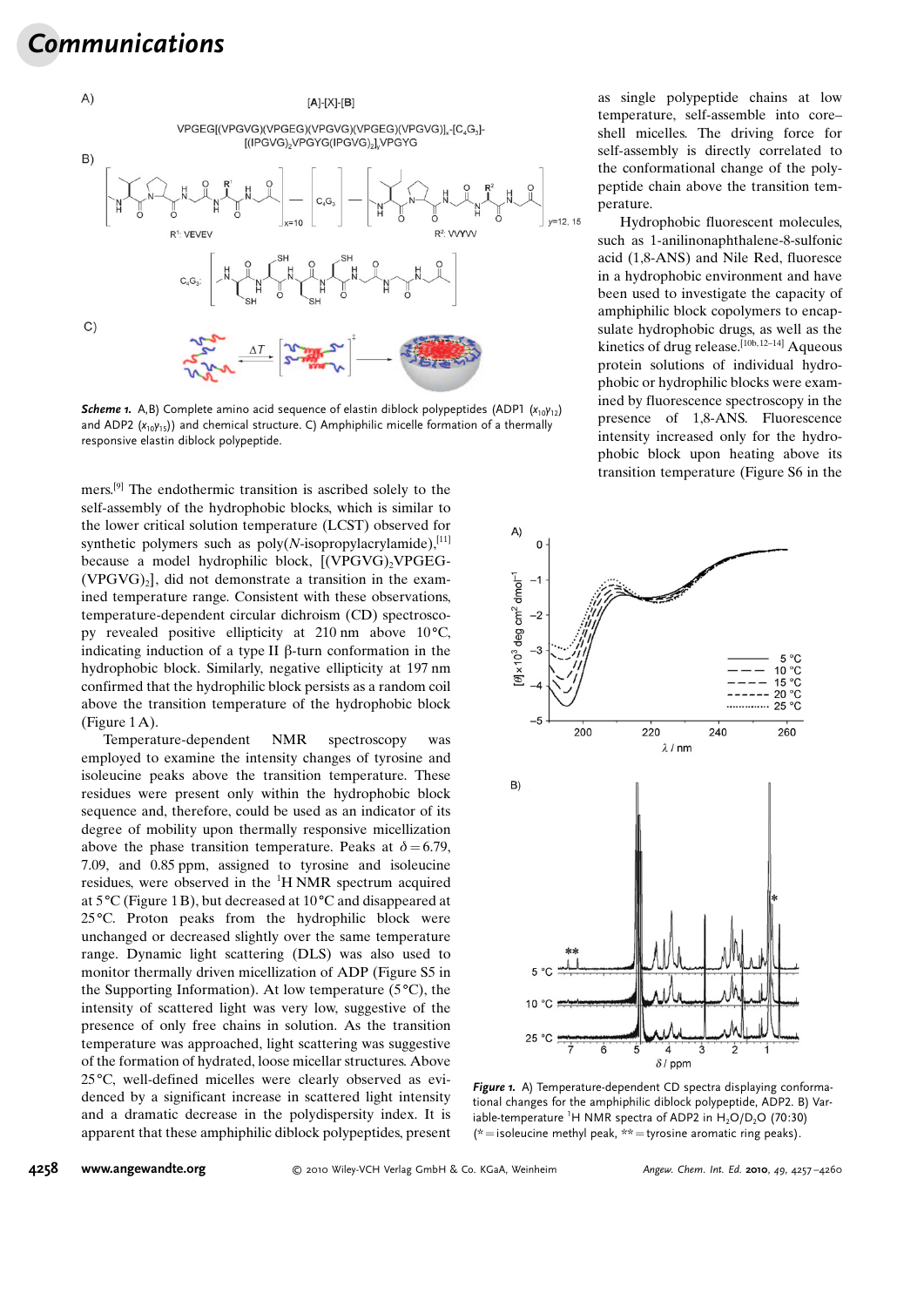Supporting Information). For diblock polypeptides, the fluorescence intensity increased with the concentration of the protein polymer, which is consistent with the notion that an increased number of micelles in the solution leads to a larger reservoir for the hydrophobic fluorophore (Figure 2).



Figure 2. A) Fluorescence spectra of 1,8-ANS (80  $\mu$ m) with various concentration of ADP2 in phosphate buffer saline at 25 °C. B) Fluorescence intensity of 1,8-ANS as a function of the logarithmic concentration of the diblock ADP1 ( $\circ$ ) or ADP2 ( $\bullet$ ). Arrows indicate the critical micellar concentrations.

Indeed, critical micelle concentrations (CMC) for the ADP1 and ADP2 diblocks were  $2.0$  and  $3.5 \mu$ m, respectively, which is in agreement with the formation of stable micellar structures.[15] These values are lower than the CMC values reported for other EMP diblocks.<sup>[5c]</sup> The incorporation of tyrosine residues into the C-terminal domain affords a more hydrophobic block relative to previously reported elastinmimetic copolymers. The resulting substantial difference in block polarity may limit aggregation and result in a lower CMC value.

Dynamic light scattering (DLS) analysis demonstrated a single relaxation mode, which is typical of a monomodal size distribution (Figure 3A,B). The linear variation of  $\Gamma$  versus  $q^2$ passing through the origin is typical of a translational diffusive process of spherical objects.  $R_H$  values of 28 and 23 nm were determined with quite low polydispersity ( $\sigma$  = 0.15 and 0.17, respectively). The morphology of micelles prepared in aqueous solution at  $25^{\circ}$ C was further characterized by atomic force microscopy (AFM) and transmission electron microscopy (TEM, Figure  $3C-F$ ). AFM imaging attests to the



Figure 3. Dynamic light scattering autocorrelation functions of A) ADP1 (2.97  $\mu$ m) and B) ADP2 (5.27  $\mu$ m) micelles in water (25 °C) and their time–relaxation distribution at a 90° scattering angle. The inset shows the decay rate  $\Gamma$  dependency to the square scattering vector  $q^2$ . AFM images demonstrate a 2D array of micelles with micelle heights and the compact spacing for C) ADP1 and D) ADP2. TEM images of negatively stained micelles in dehydrated state for E) ADP1 and F) ADP2.

formation of spherical nanoparticles of low polydispersity with dimensions in close agreement with DLS measurements. TEM imaging confirmed that the diblock polypeptides formed uniform spheres that ranged in diameter from 20 to 40 nm with electron transparent cores and gray-colored shells.

Between pH 3 and 9, only small changes of scattered light intensity were observed, whereas at pH 13 a significant decrease in light intensity was suggestive of micelle disruption. Indeed, at pH 10 or higher, both glutamic acid ( $pK_a$  = 4.2) and tyrosine ( $pK_a = 10.0$ ) are deprotonated and negatively charged. Without a significant difference in polarity, the transition temperature  $T<sub>t</sub>$  vanished.

As the hydrophobic blocks self-assemble, cysteine residues in neighboring polypeptide chains have the capacity to form disulfide bonds.<sup>[3,16]</sup> The proportion of thiol groups participating in disulfide bond formation after micelle formation was estimated using Ellman's reagent with fewer than 10% of cysteine residues remaining in reduced form.[17] DLS was performed to elucidate whether hydrophobically selfassembled micelles were stabilized by intermolecular disulfide bond formation at low temperature or in the presence of dimethylsulfoxide (DMSO) or bovine serum albumin (BSA) (Table 1, and Figures S7 and S8 in the Supporting Informa-